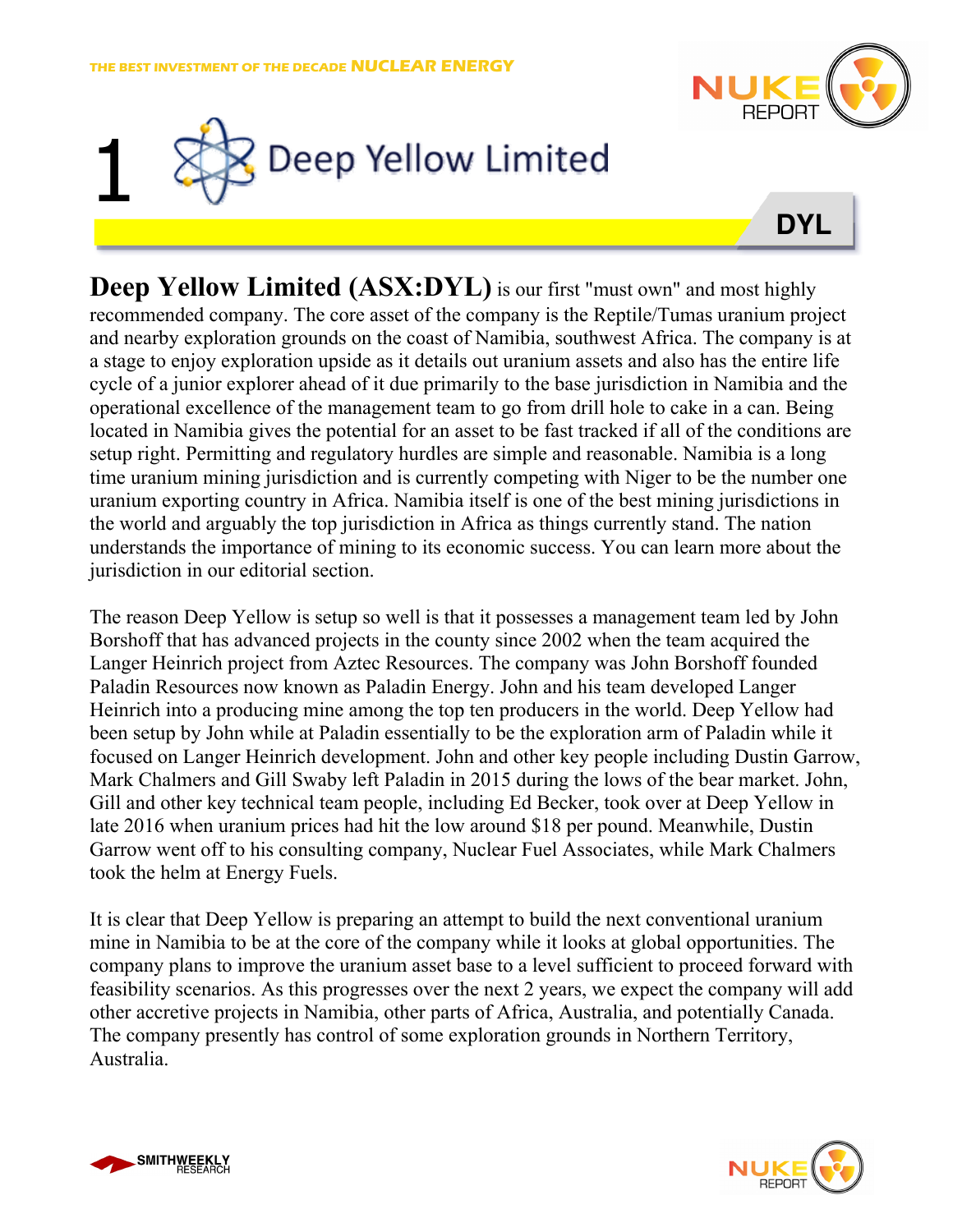### **THE BEST INVESTMENT OF THE DECADE NUCLEAR ENERGY**

The palaeochannel/calcrete type deposits that exist on the Deep Yellow exploration grounds are very shallow low grade deposits. The material is easy to dig and remove using conventional mining methods. It does not require any complicated expensive processes. Infrastructure is readily available and the shipping port is about 70km away making an ideal location and easier setup for a mine. The deposits at Tumas are close in proximity to be bundled together feeding a centralized facility.

You see, the Deep Yellow team has been in the same 80km radius area within this uranium district in Namibia for the past  $\sim$  18 years. They know the uranium is easily available within the company properties. They know very well each step in the process including the agencies, local communities and government. When you consider the how well the situation is de-risked, even at these stages, it provides a highly attractive situation.

Deep Yellow has established a relationship via joint venture with JOGMEC, a major Japanese global resource group. This relation most likely ties into a potential future connection with Japanese utility re-supply deals. JOGMEC indirectly helps carry Deep Yellow with a bit of financial support via the joint venture at the Nova project. JOGMEC as a partner speaks to the credibility of management.

During the last cycle Paladin was the standout business that really performed above and beyond all else. The strategy that was fielded by the company was among the most difficult yet most credible. The company proved it could not only prove up value but it also showed it had the expertise and motivation to take the attack all the way to a commissioned mine and globally significant producer. It paid off. Can Mr. Borshoff do it again? We suspect he is fully capable and there will be many competitors yet again this time.

Not owning Borshoff means your uranium portfolio is not complete. A number of people have expressed concern and dissatisfaction with bankruptcy of Paladin in 2017. John left in 2015. Some attribute the Paladin problems to John directly. Some attribute it to the crushing blow Fukushima delivered the whole industry. Some blame partners such as EDF and CNNC for not working with the company. Some think all

*"In the uranium business all sector names float higher but some will severely outperform the group. You want to position yourself to take best advantage of key factors to improve the likelihood of catching a real standalone performer."* **- Andrew Weekly** 

these players had a role. Say what you will but these companies are not meant to be held from the bottom up and then from the top down. They are a one way flight that eventually runs out of fuel at max altitude. Referring to the past downtrend, it doesn't matter if the company survives or not when you've lost 90% already. The last 10% to a 100% loss is the pain free part of the death. In this specific case, I'd rather lose 90% of 100% (situation today) than 90% of 10,000% (situation from the last uranium cycle peak). The latter is extraordinarily painful and we hope you understand the context in which we are speaking. So, regardless of the Paladin debacle, which by the way may have reached a deal with creditors had Borshoff not left before



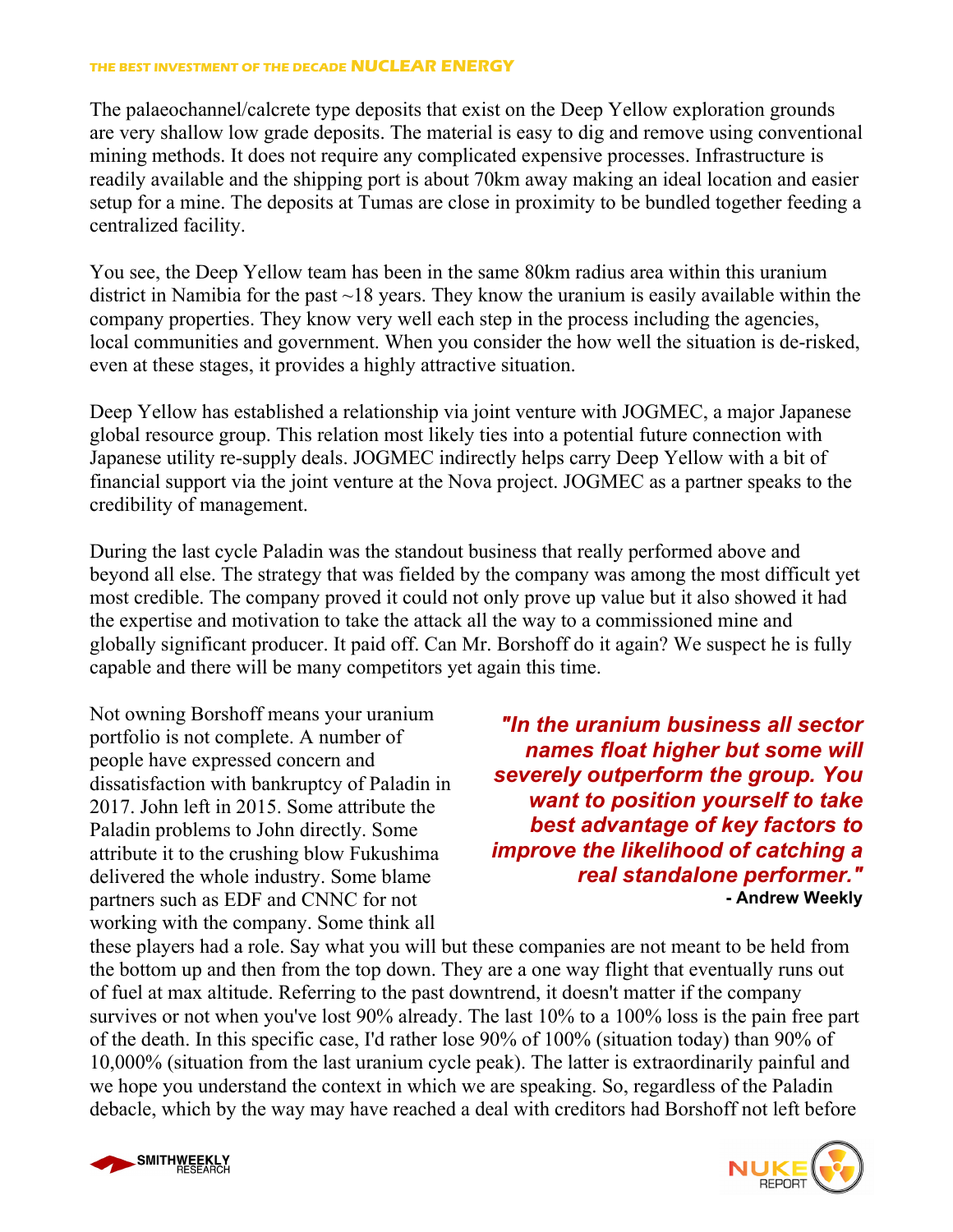## **THE BEST INVESTMENT OF THE DECADE NUCLEAR ENERGY**

those discussions took place, it is irrelevant to the fact that every business in the space suffered greatly. After a 90% loss, administration (bankruptcy) or survival, if there was a choice, is just laughable either way you take it. Any participant who held through the last cycle and are still sitting on 90%+ losses today missed a key set of concepts. All companies lost significant value post-Fukushima...not just Paladin.

Moving on to ownership, management and key insiders at Deep Yellow control about 32% of the shares in total while direct management holds about 16% of that total. Shares outstanding in late 2018 was about 201m. The remaining of that amount is held by Sprott, which includes a number of investors combined with Sprott capital. We estimate the Sprott cost basis near \$0.20 per share assuming they only participated in the two placements of which they were part of and have not purchased shares in the open market. Sprott also holds a chunk of listed warrants which are exercisable at \$0.50 until June 2022 with a \$0.78 acceleration clause. The listed warrants are on the ASX under symbol "DYLO".

You can't intelligently bet against John's expertise while he is still in the business. Him, his team, his access to talent, and his industry reach is best in class. Deep Yellow is and among our highest conviction positions across all of our work. There are a handful of other high conviction positions including our selections in this report, but Deep Yellow remains at the top of our shelf. Management is the best there is and they have control of an attractive situation and strategic plan that provides discovery, development, and production upside all in the same cycle. Their execution will drive the value upside over the next few years. Deep Yellow holds operational expertise from the field, geology, construction, the board room, utility relations, finance relations, and community/local expertise. This was expertise developed during the last cycle by the team because they went through all the stages. For perspective, the first stage Langer Heinrich mine was just less than 2 years from construction to first yellowcake delivery. This time frame is among the fastest we've seen to bring on notable production for the sector. This puts the potential in context. They have the components to repeat this success even better this time on what we see as a smaller scaleable project at Tumas.

## **We recommend 12% allocation per our entry guidelines within our Nuke Report.**



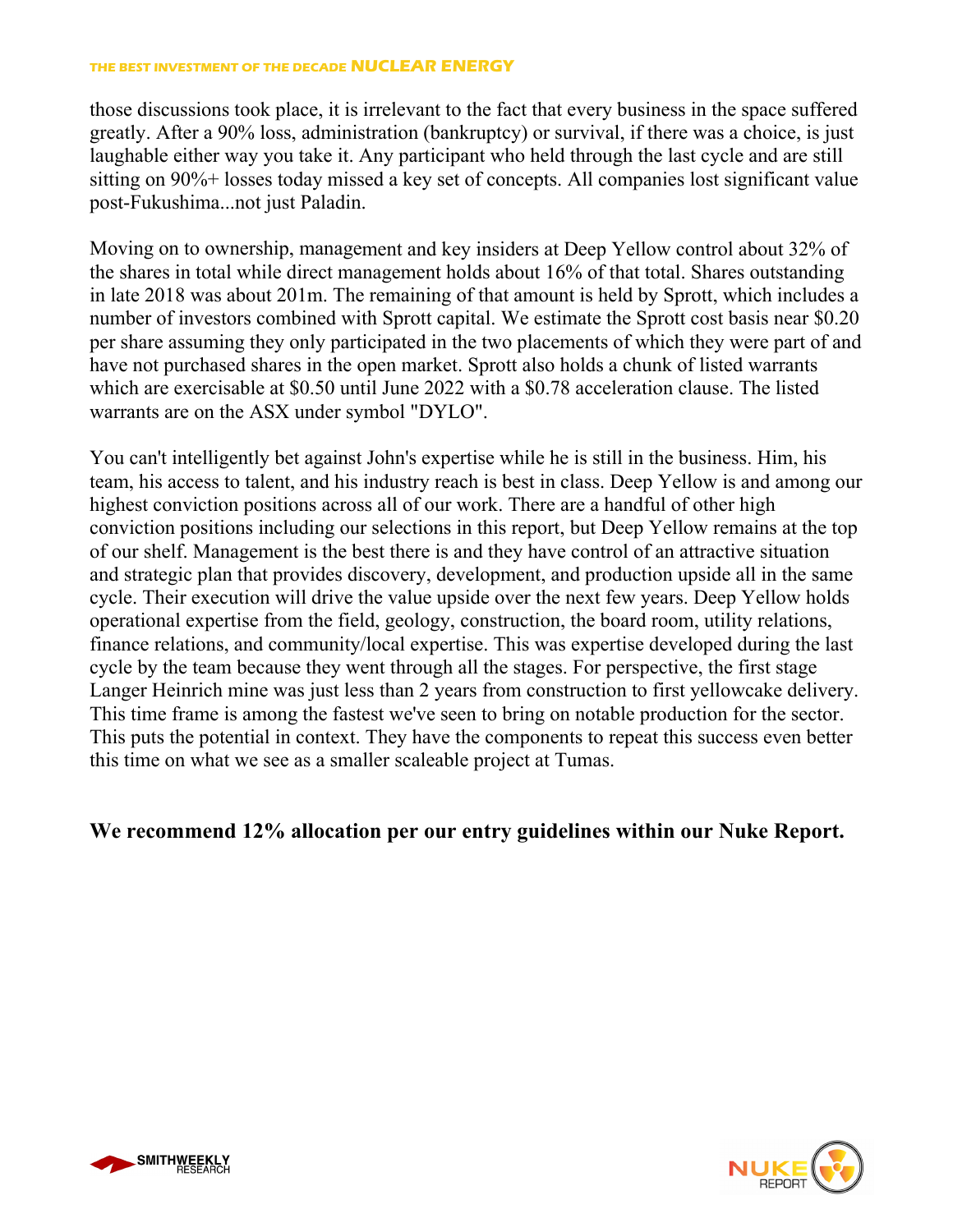# **FROM THE FOUNDER & CEO**



Dear Reader,

By obtaining a copy of this report you've taken an important step in understanding the role nuclear energy plays in the world and, importantly, how the uranium fuel business critically contributes to sustaining the nuclear power source we all enjoy. This introduction letter is for potential, new, and existing uranium investors & speculators that have a positive, neutral or even negative view on the nuclear power and uranium mining industry. It provides a framework for understanding why we put together this report as a vehicle for best representing & expressing our view.

We are about to embark on a journey that will take years to complete. The path will test our patience, our endurance, our willpower, our certainty, and our capital on the way to success. People will say you're crazy and that you have it wrong. In fact, you may well be wrong for some time. What matters in this game is the finish and whether or not it pays well enough to be wrong for a time. We contend it does. It makes no difference whether or not you like the nuclear power industry or the uranium mining business. It doesn't matter if you think you can make money on the short side or the long side. It doesn't even matter if the uranium mining business loses money on every single pound of uranium that they sell from now until 2050. It doesn't matter if you think nuclear power is bad for people and the earth. The point is it doesn't matter what you think. It only matters what is going to happen...

You see, the nuclear power industry is a multi-trillion dollar business on a global scale. That's right, multi-trillion. It is not something that gets turned off in 10, 15, or even 20 years. It's just not going to happen anytime soon. Look at the hated coal power industry. After decades of government policies to kill the business, it still makes dirty power today so you can charge your electric car and your smartphone with it. At current pace, coal power will be with us for at least another decade. If coal can still survive, what do you think is likely to happen with nuclear? You can talk meltdown all you want but the reality is that humankind has an extensive tolerance for making sure power grids supply necessary power for the modern world. Only

about 5 years later did Japan return to nuclear power generation. The reality of the global energy situation is much different than we are led to believe...especially if you are a student of the mainstream.

For those who are in the drunkenness of renewable power...it's time to sober up to the tough reality. While renewables like wind and solar have a place in modern energy, they will not become the sole source of power...unless

*"Whether you take a bear or bull case in uranium, we all get a religious experience of witnessing who benefits when the time comes. Wisdom favors one side of that argument but more importantly, capital deployment confirms it. Do you have the willpower & agility to see it through?"*  **- Andrew Weekly** 



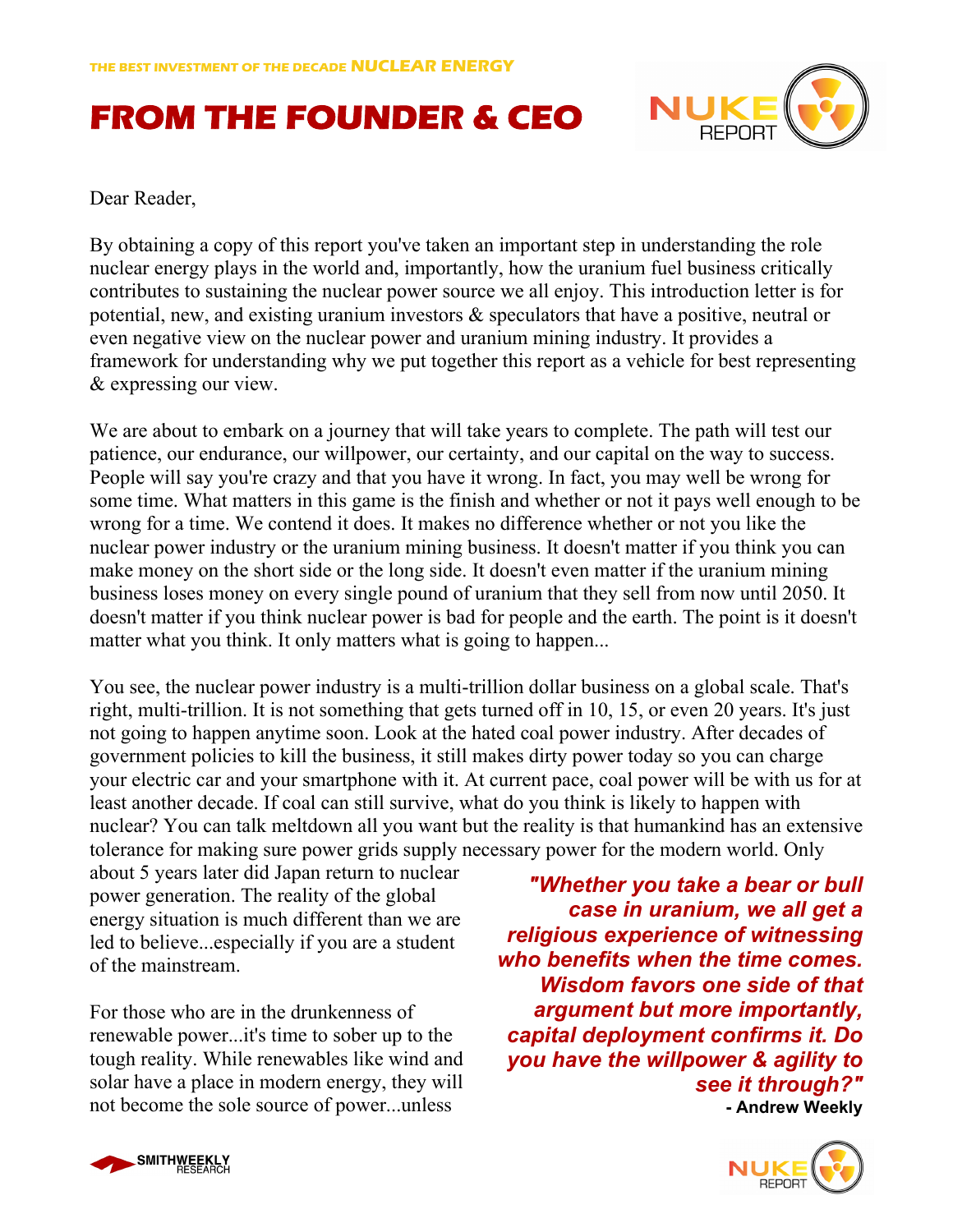#### **THE BEST INVESTMENT OF THE DECADE NUCLEAR ENERGY**

you're stupid. They aren't fully renewable because they require replacement parts. These parts come with a carbon footprint, just like everything else. Like residential waste, solar and wind have large waste implications. Because these sources have the uptime of about 1/3 on average as compared to a nuclear reactor, the capacity build out required to produce consistent reliable energy from these sources would take far too much capital and land mass to achieve. We're talking tens of trillions and multi-Texas like space footprints. In other words, it just isn't possible no matter how you cut it or how you spin it. As the race to the lowest cost per kilowatt hour ensues, so is the drive to see who can survive on the lowest possible margins. Margins attract capital...low margins attract less. Less capital means less innovation and improvement. Capital seeks better returns elsewhere.

So now that there is no argument about nuclear energy hanging around for the foreseeable future the next question is how they keep a steady fuel supply. Uranium remains to be that key fuel that is used in nearly all reactors worldwide. Now, there is no shortage of uranium mineral on this earth. In fact, there is a lot. The question is at what cost will it move from the ground, through the fuel cycle, and into a reactor? Who will do it? If there is no incentive to mine uranium, then how will the nuclear utilities get their fuel needs fulfilled? Do you believe that these folks will shut off a multi-billion dollar plant because there is no fuel? Prices dictate incentive. At some point in time the incentive to mine will return because there is no other option. None no matter how you hack it.

The negative uranium camp would have you believe that there is sufficient supply sitting around to power reactors for decades. They often forget how the real world works when it comes to supply, demand, stock and who holds it. I personally prefer to always fill my car with diesel anytime there is an opportunity. In fact, I prefer my car full of fuel, 100%, for at least 90% of the time. Doing so almost certainly ensures I have fuel for when I need it the most. We hope the station has fuel each time we need it. What do you think a nuclear utility would do when it comes to securing fuel, a cheap component of an overall multi-billion dollar power plant? They aren't stupid or naive...neither should you be. It's the same whether we are talking about keeping food in the pantry or water in the garage. The point is that smart people have a tendency to overstock to ensure supply for when it is needed most. When return on capital and power supply is needed we suspect there is just a bit more motivation to keep things operating. Margin attraction. Globally, we are on the cusp of a new refueling cycle where nuclear utilities will head to the grocery store to stock up on goods. Who will provide that new round of supply? There is no way it will be coming from existing governmental and existing utility stock. It won't come from HEU weapon dismantling either. It's not coming from seawater either.

Uranium prices have been in the dumpster for years. The longer prices stay low will result in more miners burying themselves. This is a classic setup that eventually is self correcting. No interest leads to supply decline. No supply eventually results in higher prices. Higher prices result in new supply coming online. Excessive prices lead to oversupply. You get the cycle. When you've already built a multi-billion dollar nuclear facility there is no further pain when you need to pay for the fuel. People don't stop going to work when the price of gasoline rises a



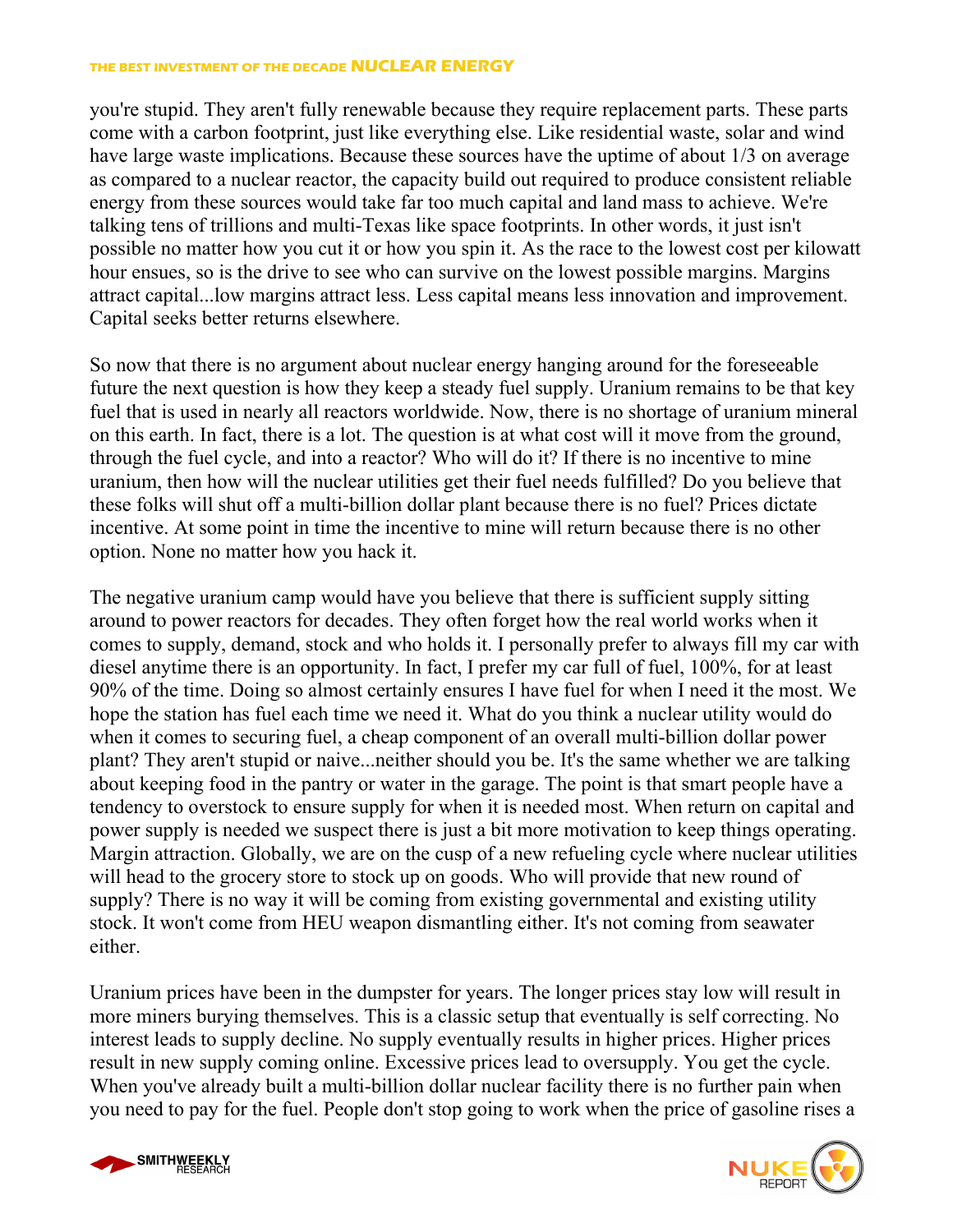bit. The opportunity cost for that paycheck means too much to hesitate. Mining of uranium must continue. For that to happen, the price must go up and it will. The pain when the lights go out at your house is too great to bare.

Yet even the uranium bears have failed to realize that the time to short uranium has already passed. Yes, that time will come again but it is not before prices and production ability goes up substantially. This is besides the point that a true uranium bear must take a short position to put their money where their mouth is in the first place. You can't be a bear without something to risk. Rather, even during a poor uranium price environment there has been 3 distinct opportunities to make 2-3x your money, if not more, since 2016. Just take a look at the price action of uranium and most of the stocks since mid-2016 onward. You've just missed some fantastic trading setups that offered returns which rival many other sectors arguably in a shorter

period of time. The time to be a bear has passed for now. The final tools left here are a hope that the big broad markets suffer big declines or another nuclear accident occurs. Hoping



for the latter just to support a poorly conceived thesis is a shame. With commercial nuclear power operating for some 63 years, record of only notable 2 accidents, with the latest of those sadly occurring 8 years ago...we'll take those odds, with pleasure.

Disruptive energy technology? It is entertaining to hear this common buzz word "disruptive" across the mainstream these days. Last we checked, there has been nothing disruptive about human needs, desires, protectiveness, and resistance to change, despite failed efforts to do so. Short of the end of life as we know it, there will be nothing disruptive overnight that will change how we generate electricity. Disruptively, nuclear power will endure for the foreseeable future until tens of trillions of dollars are deployed to replace its carbon-free generating capacity. Change remains to be painful and resisted. Human nature remains intact.

Just about everything is cyclical and the same is true for uranium or any other natural resource. The markets go through periods of leanness and excessiveness. No money to big money. Without a doubt we are near the beginnings of a cyclical uptrend for uranium coming from a longer period of leanness. Now that we are on the right side of the cycle...that is...bottom far left of a line chart with only room to move up and to the right...the final question is timing. Uranium or any other natural resource has characteristics that reward handsomely even if you got the timing wrong for a time. It speaks highly true for the small capitalization of the uranium mining business. We don't know exactly when uranium prices will rise but we can tell you that they will sometime in the next few years. Now, to some degree we've already seen some rise since 2016, from  $\sim $18$  to  $\sim $29$  in late 2018. Our hard charge to our uranium viewpoint came in May 2017. So far, we've been close on timing but remain to be wrong for now. For this specific sector, early has been better than waiting for some unknown confirmation or showing up late.